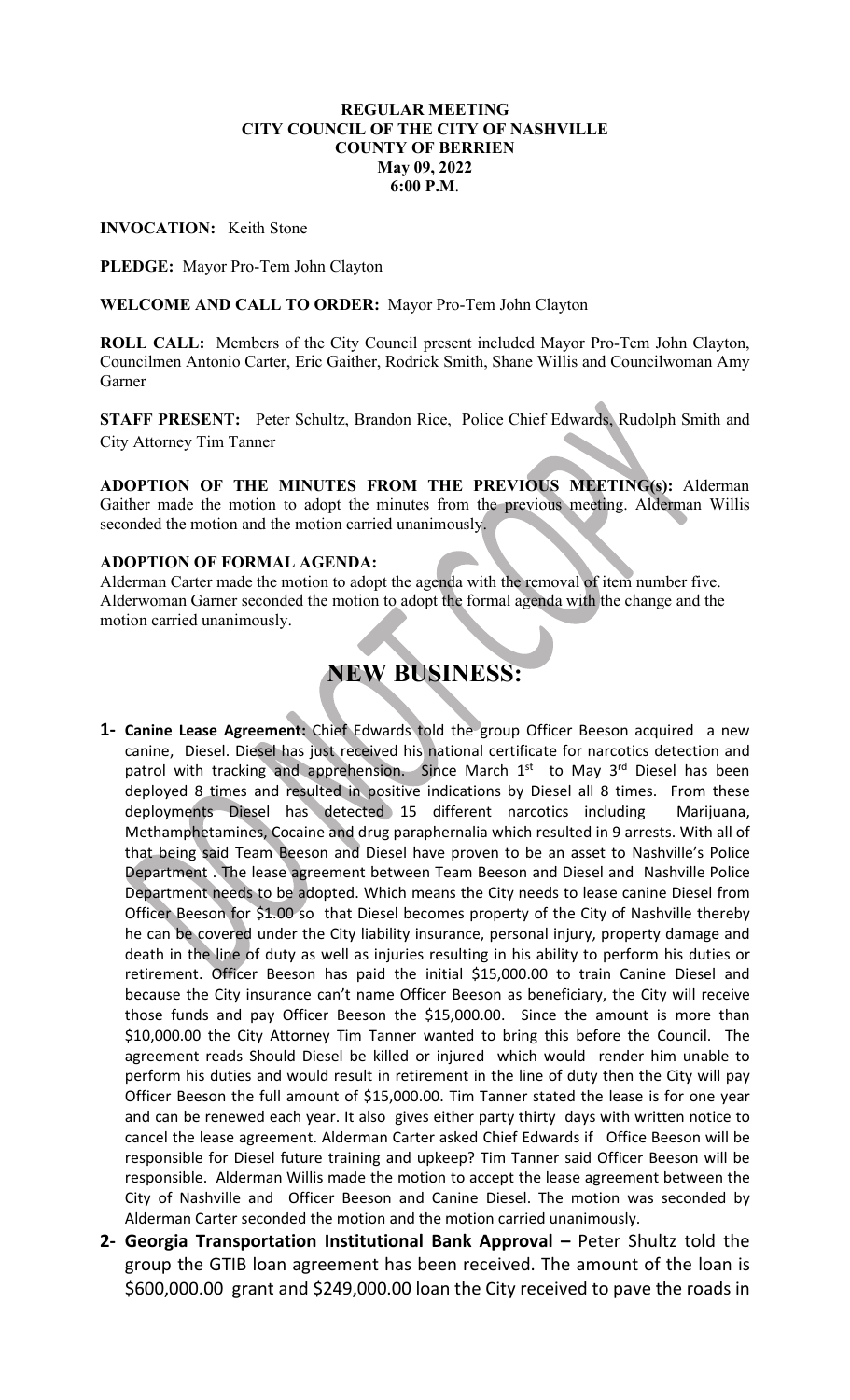Nashville. Council needs to sign the agreement so we can start moving forward with the process. Alderman Carter made the motion to approve the Mayor Pro-Tem signing the GTIB approval. Alderman Sith seconded the motion and the motion carried unanimously. Peter Schultz told the group the project should be underway mid -summer.

- 3- Water Tower Maintenance Contract- Peter Schultz told the group at the last meeting the Council was presented with a Water Tower Contract from American Tank Maintenance and we need to make a motion to move forward or not. Alderman Gaither made the motion to move forward with the contract. Alderwoman Garner seconded the motion and the motion carried unanimously.
- 4- Commercial Racing Ordinance- Tim Tanner read the Amendment for the Ordinance for the Commercial Racing. Council chose out of two amendments presented at the last meeting. Section 15-407- Sunday Special Events Excepted – It shall not be a violation of this ordinance if the owner or operator of a commercial racetrack applies for and is granted a Sunday Special Event permit by the office of the City Manager. Sunday Special Event Permits shall only be available for Sundays. The Permit shall allow the owner or operator to have racing activities on Sunday between the hours of 1:00 p.m.-8:00p.m. Any owner or operator seeking a Sunday Special Event permit shall apply for same, at minimum, two weeks prior to the date sought. In addition, if inclement weather prevents or will prevent the operation of the commercial racing Facility on any Saturday, the owner or operator may seek a permit under this section by informing the City Manager and Police Chief in writing. The twoweek advanced notice requirements do not apply to permits requested for inclement weather. Regardless of the reason, no more than eight(8) Sunday Special Events permits can be granted to the same commercial racetrack in any calendar year. Alderwoman Garner made a motion to amend the time be changed from 8:00p.m. to 6:00p.m. under section 15-1407 Sunday Special Events Excepted. The motion was seconded by Alderman Gaither and the motion carried unanimously. Alderman Carter mad the motion to accept the Amended Section 15-407 Sunday Special Events Excepted to the Commercial Race Trac Ordinance. The motion was seconded by Alderman Gaither and the motion carried unanimously.
- 5- CBDG Engineer Approval- Peter Schultz told the group he spoke to Mike Jacobs with the RDC about not applying for this year and applying for it next year . Mr. Jacobs recommended having the engineer approval because the approval is good for two years and we will already have the Engineer on board once we get approval for next year. Peter said he John Reynolds and Brandon Rice graded the Engineers by locality, familiarity with the City and their overall cost. The one we chose was Coastal Engineering. Alderman Gaither made the motion to approve Coastal Engineering for the next CBDG. Alderman Carter seconded the motion and the motion carried unanimously.

## City Manager Report:

Rudolph Smith told the group he is still working on the financial report. Right now, the bank statements are reconciled through March and at the next meeting we will provide those reports and possibly April's will be completed. The City has three open positions, Main Street, Code Enforcement, and Parks and Rec. We need to have these positions advertised. Mr. Smith shared his concerns about the Code Enforcer position and how complex this position can be. The tax digest numbers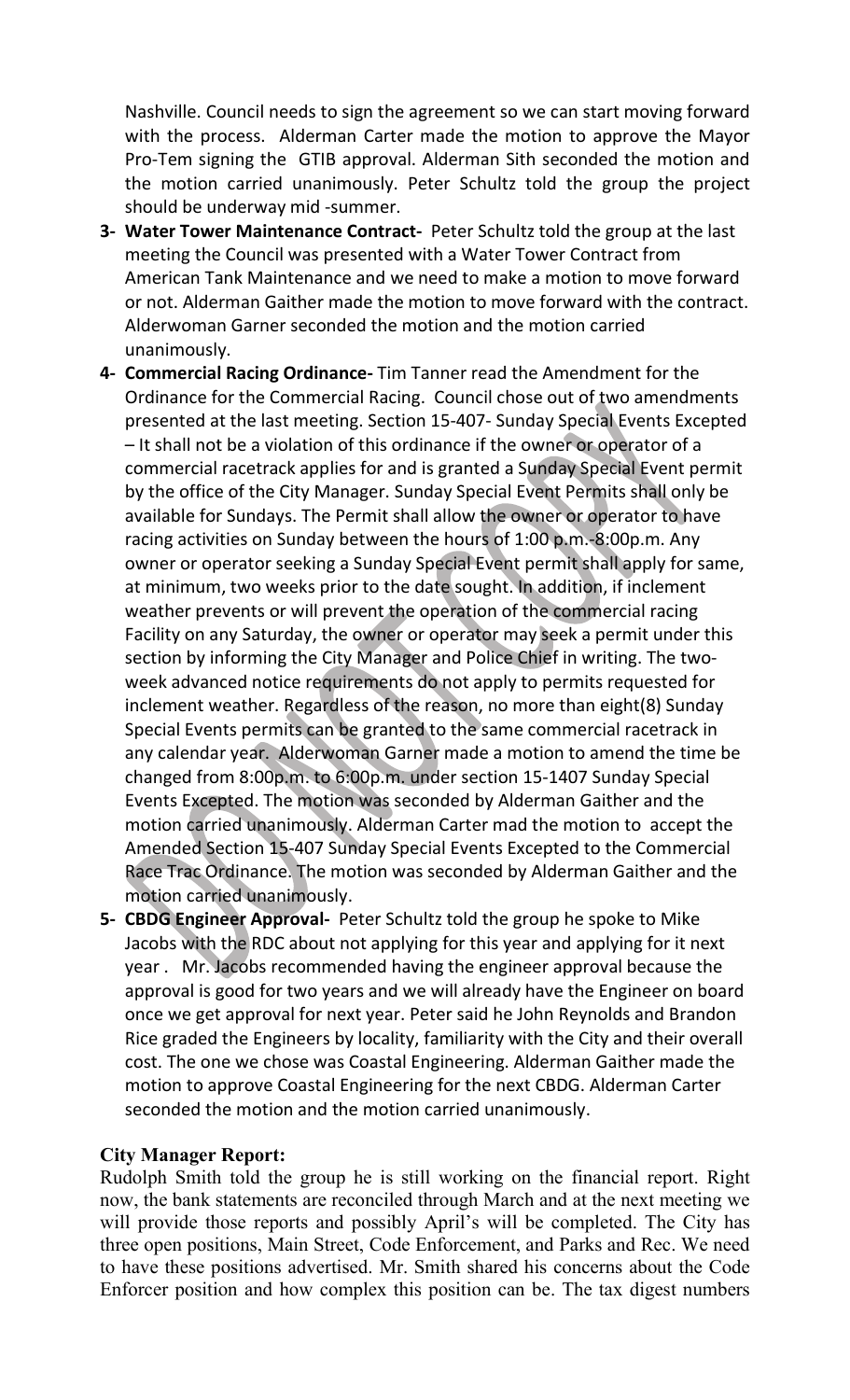are not back yet from this year but we are comfortable with the figures from last year's tax digest. This year's digest will not be completed until July. The Budget workshop is set for tomorrow at 5:30. The budget was sent to each of you by email and a hard copy is in your mail box. If you have any q1uestions or concerns please try and get those back before the meeting. We have two of our key people will be out tomorrow due to certifications, but they will have their phones turned on incase we have questions for them. Mr. Smith asked the insurance agency for a total of compensation on each employee, so they know their how much the City pays toward their insurance and retirement. The reason for this is so the employee knows their true salary. Mr. Smith also updated the Council about the agreement the County had with the City on the light bill for the park on the Adel Hwy. Unfortunately, the County has not paid any light bills for the last two years. Once I alerted Ms. Brenda at the County, she said she was going to look into these bills and hopefully they will return the back pay on them. Peter Schultz and Cindy Mitchell Found a discrepancy in the jail log bill. Apparently, they were overcharging the City to house their prisoners for several months. Peter Schutz met with the Sheriff and he is going to get the bill straighten out and possibly we will receive a refund or not be charged for our prisoners for several months to make up for the discrepancy. On June  $13<sup>th</sup>$  through June  $17<sup>th</sup>$  the budget will be displayed for the public display at City Hall and on the website. The Public Hearing will be on July  $11<sup>th</sup>$  so the public can have input and ask questions. On July  $25<sup>th</sup>$  we will Adopt the Budget for 2023-2024. Mr. Smith spoke about the City Hall being short handed and how much a back up is needed for the front office and how much we are in need of a in house finance person.

City Attorney Report: Tim Tanner told the Council he will hopefully have the IGA's ready by the next Council meeting and he will present them to the Council for adoption. We are in mid closing with the DDA will hopefully be completed soon.

Department Head's Report: Chief Edwards told the group that he did not want to leave out the rest of his officers or team and their progress we have made on drug bust with officers without a canine presence. Since January we have made 24 arrests for marijuana 22 for meth 2 for meth trafficking 3 for cocaine 1 mdma otherwise known as ecstasy 3 other dangerous drugs 4 restricted drugs or drugs not in proper containers or not prescribed to them 21 for dangerous drug objects. All of these arrests were done with the assistance of a canine. So, we are really attacking the drug problem in the City with or without the canine. Chief Edward spoke about License plate recognition systems. As you know we are very busy on the streets which means we can not be everywhere at once. Also, we have one officer per vehicle. Chief Edwards handed the Council some information on License Plate Systems. These license plate readers are a tremendous tool for the officers since each patrol car only has one set of eyes. The system uses a combination of cameras and computer software to scan the license plate of ever vehicle that passes the unit that has this system installed. The readers log the time and the date along with the GPS of the car in that moment and also includes picture of the car The device sends the data to computer software that can compare each tag against a designated hot list. These lists are devised by government agency's such as FBI, Homeland Security, State and County Municipal agencies from all over the United States. The data consist of things like no insurance , hit and run, aggravated assaults, robbery, to vehicle in connection to a murder, Drug trafficking, Human Trafficking, even those considered to be to be considered domestic or international terrorism. Also ,in an average year there have been 200 Amber Alerts which usually involves a child or children. 100 silver alerts for older Adults with dementia or memory loss. And even Blue alerts which will come to the Police department which is usually someone who is a violent criminal or escaped from a penitentiary. The City of Nashville is one of the few agencies that do not have at least one of these systems. Alapaha and Ray City have one of these systems and every Chief I have spoken with said the system pays for itself within a year. The quote for this system was based on Adel's system. We would only need a two-camera system. The total for the install and training is currently at \$14,116.00. This quote also includes a 5-year maintenance warranty however after the first year there is a \$500.00 fee for licensing and maintenance for each unit the system is installed into per year. Chief Edwards asked the Council to consider purchasing at least